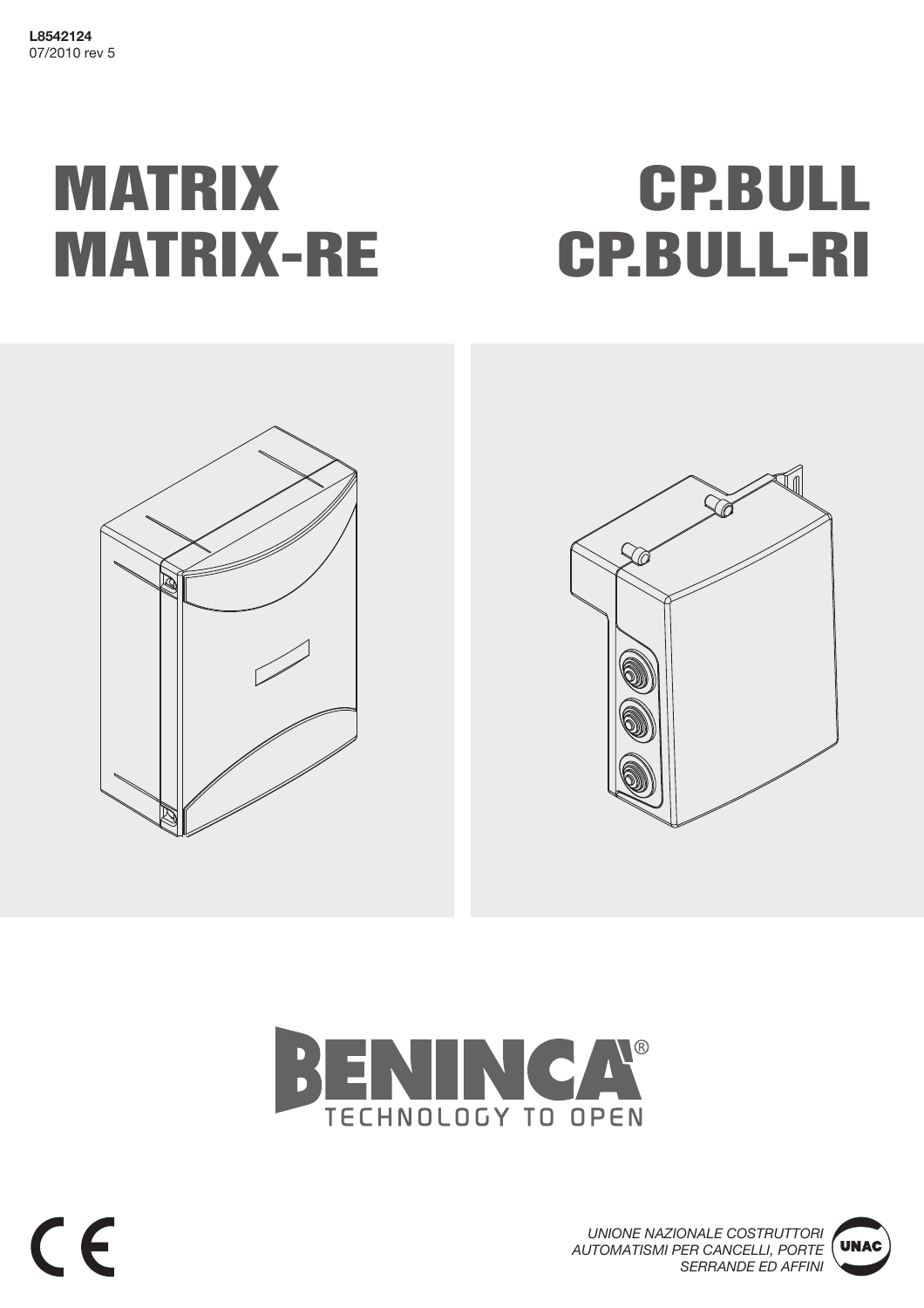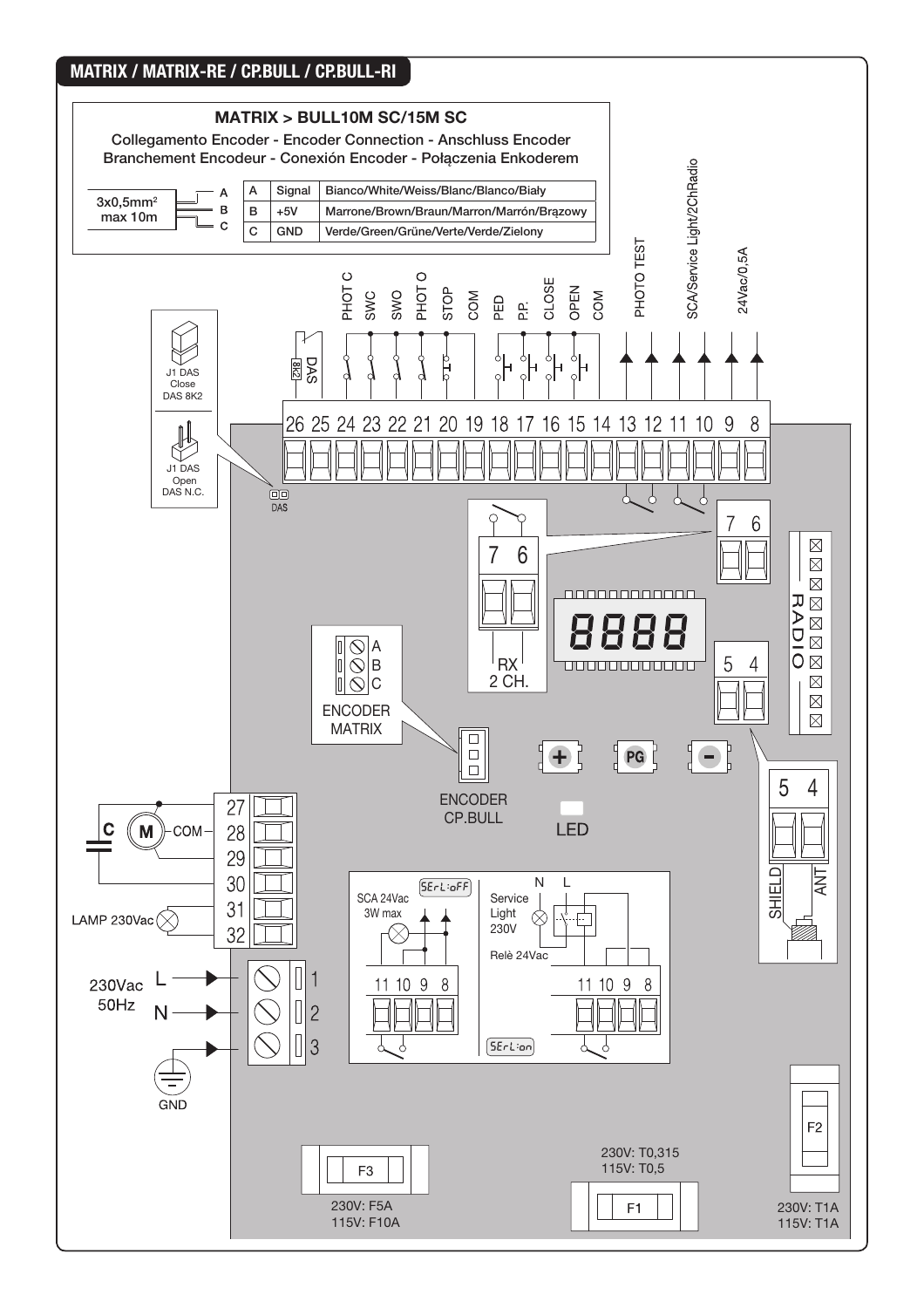

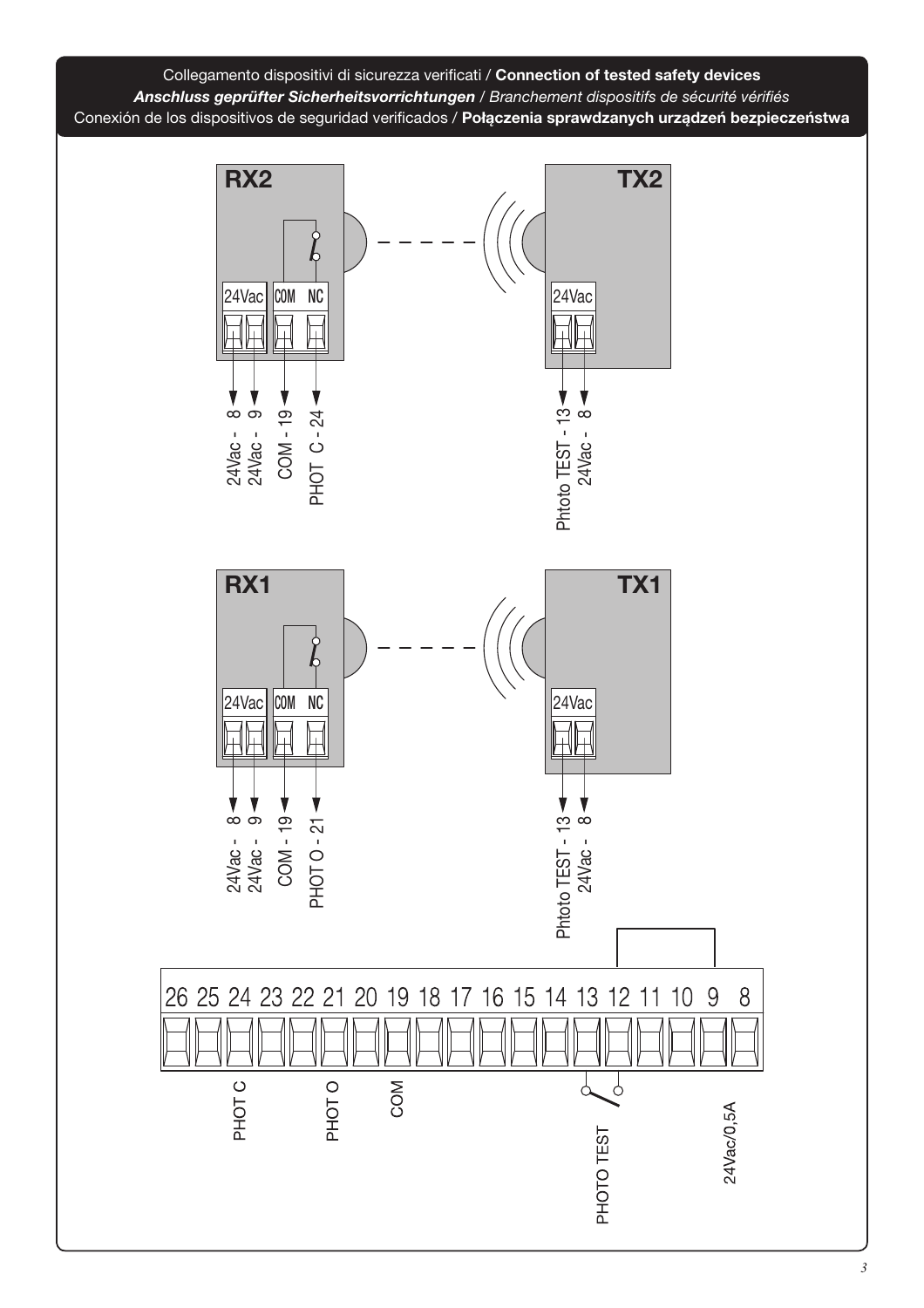# MATRIX/CP.BULL Control Unit

# INPUT/OUTPUT FUNCTIONS

| <b>Terminal No.</b> | <b>Function</b>        | <b>Description</b>                                                                                                                                                                                                                                                                                                                                                              |
|---------------------|------------------------|---------------------------------------------------------------------------------------------------------------------------------------------------------------------------------------------------------------------------------------------------------------------------------------------------------------------------------------------------------------------------------|
| $1 - 2$             | Power supply           | Input, 230Vac 50Hz (1-Phase/2-Neutral)                                                                                                                                                                                                                                                                                                                                          |
| 3                   | GND                    | Connection to ground (compulsory)                                                                                                                                                                                                                                                                                                                                               |
| 4-5                 | Aerial                 | Connection of the insertable radio receiver card (4-signal/5-display).                                                                                                                                                                                                                                                                                                          |
| $6 - 7$             | $RX 2^{\circ} Ch$      | Output, second radio channel of the receiver. N.O. voltage-free contact.<br>This output is not available in CP.BULL-RI and MATRIX control units with built-in receiver.                                                                                                                                                                                                         |
| $8 - 9$             | 24Vac                  | Output: power supply of accessories, 24Vac/500mA max.                                                                                                                                                                                                                                                                                                                           |
| $10 - 11$           | SCA o<br>Service light | Normally Open (N.O.) free contact. Configuration like SCA (open gate warning LED) or timed<br>service light (see 5ErL Logic).<br>In CP.BULL-RI and MATRIX control units with built-in receiver, this contact can be preset as<br>output of second radio contact (see ZchLogic).                                                                                                 |
| $12 - 13$           | PHOTO TEST             | N.O. free contact. It is used to power photocell transmitters in TEST operating mode.<br>See diagram "Connection of tested safety devices" and E5L I and E5L2 Logic.                                                                                                                                                                                                            |
| 14                  | <b>COM</b>             | Common for control inputs.                                                                                                                                                                                                                                                                                                                                                      |
| 15                  | <b>OPEN</b>            | Input, OPEN push-button (N.O. contact).                                                                                                                                                                                                                                                                                                                                         |
| 16                  | <b>CLOSE</b>           | Input, CLOSE push-button (N.O. contact)                                                                                                                                                                                                                                                                                                                                         |
| 17                  | Step-by-Step           | Input, step-by-step push-button (N.O. contact)                                                                                                                                                                                                                                                                                                                                  |
| 18                  | <b>PED</b>             | Input, pedestrian push-button (N.O. contact). It controls the partial opening. Configuration is<br>through parameter <i>EPEd</i> . When TCA time has elapsed (if activated) a closure control signal<br>is sent.                                                                                                                                                                |
| 19                  | <b>COM</b>             | Common, for limit switches and safety devices                                                                                                                                                                                                                                                                                                                                   |
| 20                  | <b>STOP</b>            | Input, STOP push-button (N.C. contact)                                                                                                                                                                                                                                                                                                                                          |
| 21                  | PHOT O                 | Input, (N.C. contact) for safety devices (e.g. photocells).<br>In the closing phase: the contact opening causes the motor stop. Common: when the photo-<br>cell is released, the motor inverts the movement direction (open).<br>In the opening phase: the contact opening causes the motor stop. When the photocell is<br>released, the motor re-starts the opening operation. |
| 22                  | SWO                    | Input, OPEN limit switch (N.C. contact)                                                                                                                                                                                                                                                                                                                                         |
| 23                  | <b>SWC</b>             | Input, CLOSE limit switch (N.C. contact)                                                                                                                                                                                                                                                                                                                                        |
| 24                  | PHOT C                 | Input (N.C. contact) for safety devices (e.g. photocells).<br>In the closing phase: Configuration through PHTC Logic.<br>In the opening phase: Configuration through PHTC Logic.                                                                                                                                                                                                |
| $25 - 26$           | <b>DAS</b>             | Input, safety edge<br>Resistive edge: "DAS" Jumper closed<br>Mechanical edge: "DAS" Jumper open<br>When the edge is activated, the gate movement is stopped and reversed for about 3s.<br>If the edge is not in use: "DAS" Jumper open, 25-26 terminals are short-circuited.                                                                                                    |
| 27-28-29            | Motor                  | Connection of motor 230Vac - single-phase:<br>27-Phase/28-Common/29-Phase                                                                                                                                                                                                                                                                                                       |
| 27-30               | Capacitor              | Connection of capacitor                                                                                                                                                                                                                                                                                                                                                         |
| $31 - 32$           | <b>Blinker</b>         | Connection of blinker, 230Vac 40W max.                                                                                                                                                                                                                                                                                                                                          |

#### To check connections:

1) Cut-off power supply.

2) Manually release the wing, move it to approx. half-stroke and lock it again.

3) Reset power supply.

4) Send a step-by-step control signal by pressing the button or the remote control key.

5) The wing should start an opening movement. If this is not the case, invert the movement wires (27< >29) of the motor and the limit switch wires SWO-SWC (22< >23).

6) Cut-off and restore power supply.

# Programming

The programming of the various functions of the control unit is carried out using the LCD display on the control unit and setting the desired values in the programming menus described below.

The parameters menu allows you to assign a numerical value to a function, in the same way as a regulating trimmer.

The logic menu allows you to activate or deactivate a function, in the same way as setting a dip-switch.

Other special functions follow the parameters and logic menus and may vary depending on the type of control unit or the software release.

The CP.BULL-RI and MATRIX control units are equipped with a built-in radio module to receive both

fixed code and variable code control signals with a frequency of 433.92MHz, able to store up to 64 different codes in memory.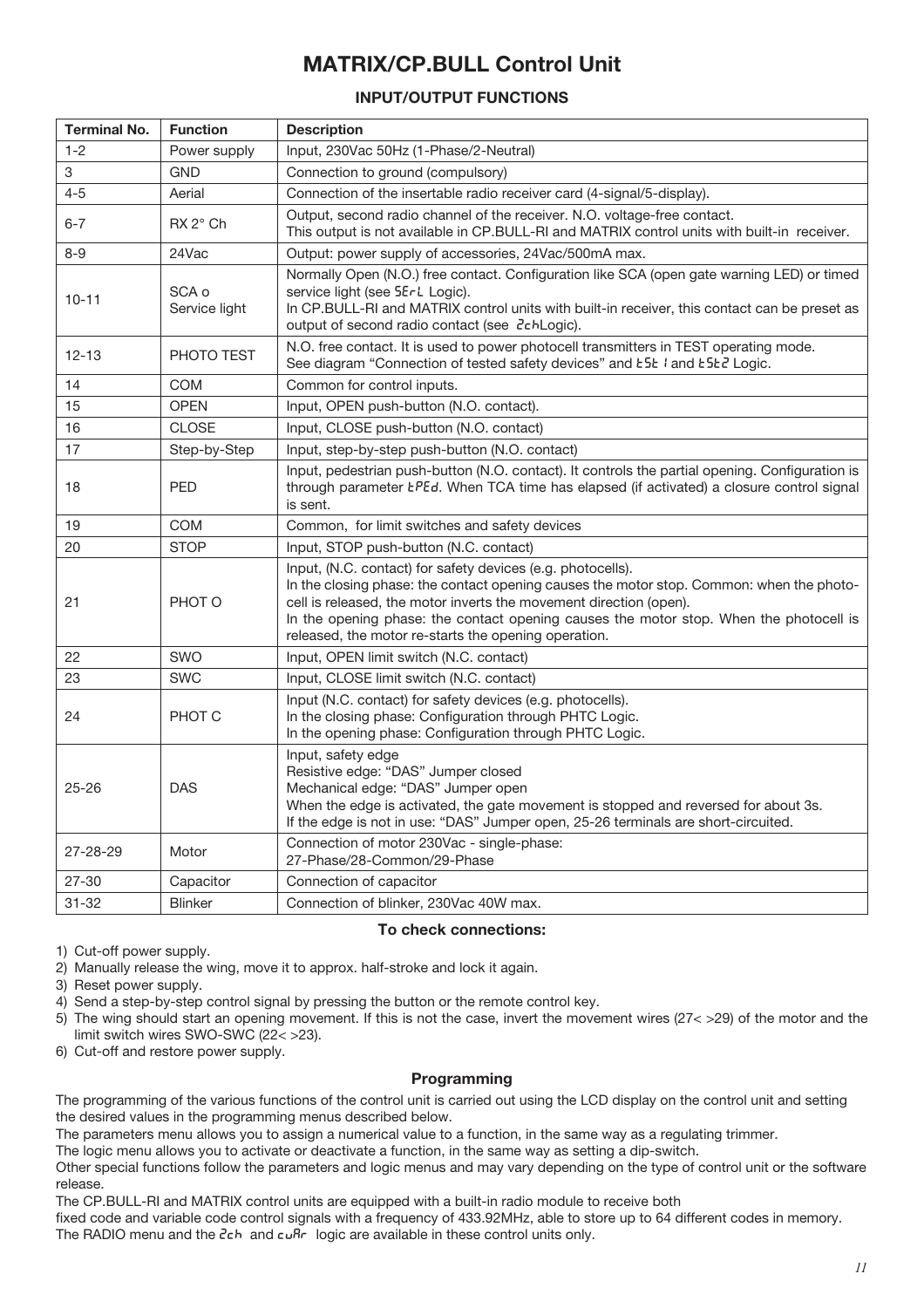The CP.BULL and MATRIX-RE control units are equipped with connector for extractable receiver.

#### To access programming:

- 1 Press the button <PG>, the display goes to the first menu, Parameters "PAR".
- 2 With the <+> or <-> button, select the menu you want (PRr>>LoG>>rRd lo>>nlRn>>rE5)
- 3 Press the button <PG>, the display shows the first function available on the menu.
- 4 With the <+> or <-> button, select the function you want.
- 5 Press the button <PG>, the display shows the value currently set for the function selected.
- 6 With the  $\lt +$  or  $\lt$  button, select the value you intend to assign to the function.
- 7 Press the button <PG>, the display shows the signal " $PrG$ " which indicates that programming has been completed.

#### Notes:

Simultaneously pressing <+> and <-> from inside a function menu allows you to return to the previous menu without making any changes.

Simultaneously pressing <+> and <-> when the display is switched off shows the card software release.

Hold down the <+> key or the <-> key to accelerate the increase/decrease of the values.

After waiting 30s the control unit quits programming mode and switches off the display.

#### Parameters, Logic and Special Functions

The tables below describe the individual functions available in the control unit.

|            | <b>MENU</b>            | <b>FUNCTION</b>                                                                                                                                                                                                                                                                                                                                                                    | Settable values<br><b>MIN-MAX-(Default)</b> | <b>MEMO</b> |
|------------|------------------------|------------------------------------------------------------------------------------------------------------------------------------------------------------------------------------------------------------------------------------------------------------------------------------------------------------------------------------------------------------------------------------|---------------------------------------------|-------------|
| PARAMETERS | E <sub>C</sub> R       | Automatic closure time. It is activated only with "ŁcR"=ON logic.<br>At the end of the preset time, the control unit controls a closure operation.                                                                                                                                                                                                                                 | $1 - 240 - (40s)$                           |             |
|            | <b>LPEd</b>            | The passage left open by the gate leaf during the partial opening (pedestrian)<br>is adjusted. This value is expressed in decimetres.                                                                                                                                                                                                                                              | 2-100-(5dm)                                 |             |
|            | ESN                    | The area covered by the gate during the braking phase is adjusted.<br>$0 =$ braking disabled. The performance of the automatic system during the first<br>operations depends on the ENC logic.<br>See section "Operating mode with enabled/disabled Encoder".                                                                                                                      | $0-100-(0%)$                                |             |
|            | $P\Omega$ <sub>O</sub> | The torque applied to the motor in the opening phase is adjusted.*                                                                                                                                                                                                                                                                                                                 | 1-99-(50%)                                  |             |
|            | PTC                    | The torque applied to the motor in the closing phase is adjusted *.                                                                                                                                                                                                                                                                                                                | 1-99-(50%)                                  |             |
|            | P50                    | The torque applied to the motor during braking in the closing phase is adjusted.*                                                                                                                                                                                                                                                                                                  | 1-99-(50%)                                  |             |
|            | <b>PSc</b>             | The torque applied to the motor during braking in the opening phase is adjusted *<br>1-99-(50%)                                                                                                                                                                                                                                                                                    |                                             |             |
|            | <b>SERU</b>            | The intervention threshold of the anti-crashing device (Encoder) during the<br>phase at normal speed is adjusted.*<br>0:Off-1:maximum sensitivity - 99: minimum sensitivity                                                                                                                                                                                                        | $0-99-(0%)$                                 |             |
|            | <b>SER<sub>r</sub></b> | The intervention threshold of the anti-crashing device (Encoder) during braking<br>is adjusted *.<br>0:Off-1:maximum sensitivity - 99: minimum sensitivity                                                                                                                                                                                                                         | $0-99-(0%)$                                 |             |
|            | EL5                    | Activated only with 5ErL: ON Logic. The activation time of the service light is<br>adjusted.                                                                                                                                                                                                                                                                                       | $1 - 240 - (60s)$                           |             |
|            | 15cR                   | The force of the motor brake is adjusted.<br>0: disabled braking - 1:minimum braking - 99: maximum braking                                                                                                                                                                                                                                                                         | $0-99-(50%)$                                |             |
|            | ŁΠ                     | It is activated only with SERL logics EN : OFF.<br>Operating time. The operating time is adjusted at normal speed<br>during motor opening and closing phases.                                                                                                                                                                                                                      | $1 - 250 - (90s)$                           |             |
|            | bLc                    | Motor stop delay on limit switch. It is activated only with enabled braking<br>(TSM).<br>The motor stop delay is adjusted after the triggering of the limit switch. Use a<br>value calibrated on the gate weight. Use these indicative values:<br>0 deactivated (no delay)<br>1 very heavy gates (short delay)<br>2 heavy gates<br>3 average gates<br>4 light gates (longer delay) | $0-4(0)$                                    |             |

# \* WARNING:

#### An incorrect setting of these parameters may result in a danger. Comply with regulations in force!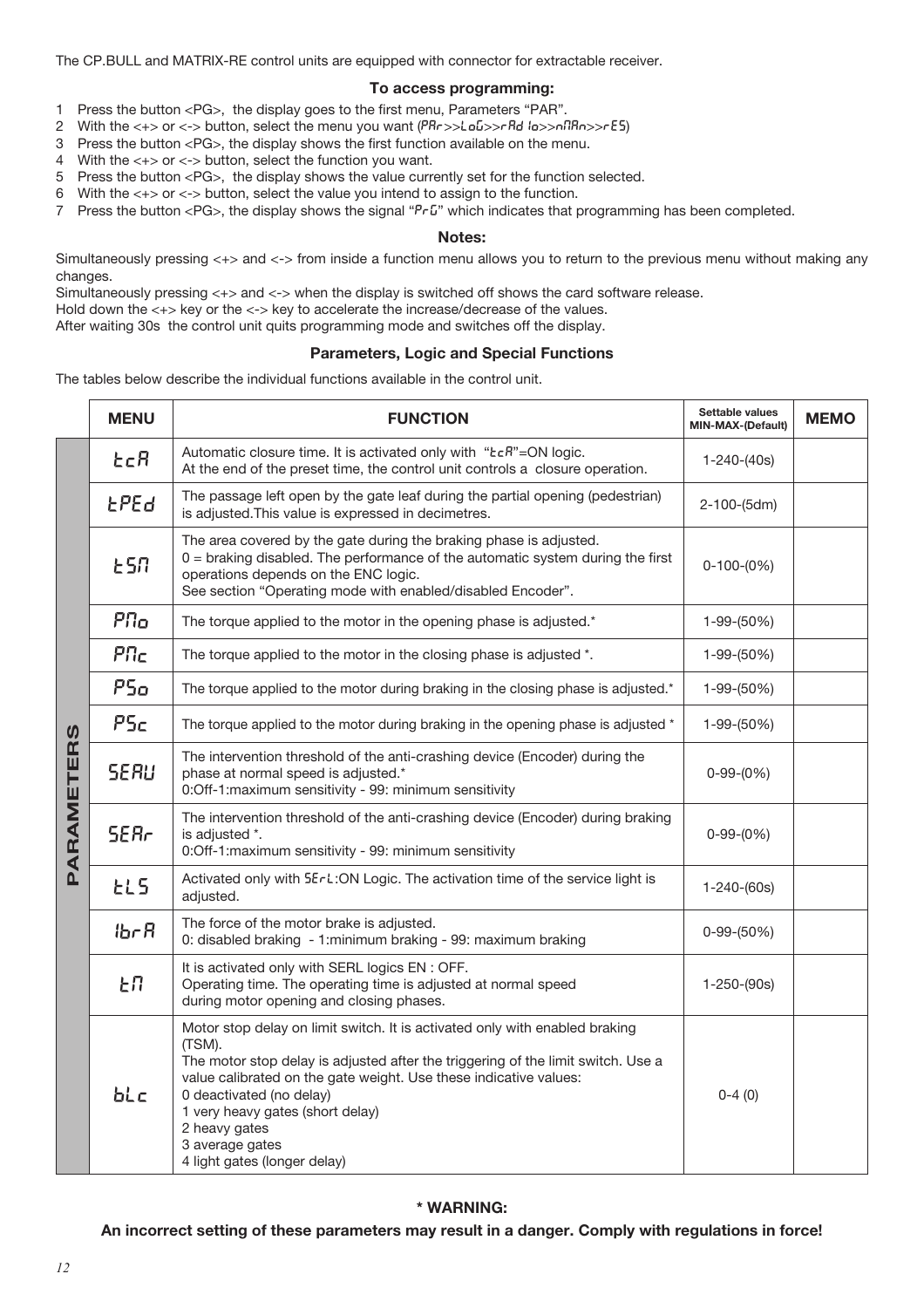|       | <b>MENU</b> | <b>FUNCTION</b>                                                                                                                                                                                                                                                                                                                                                                                                          | Settable values<br><b>ON-OFF-(Default)</b> | <b>MEMO</b> |
|-------|-------------|--------------------------------------------------------------------------------------------------------------------------------------------------------------------------------------------------------------------------------------------------------------------------------------------------------------------------------------------------------------------------------------------------------------------------|--------------------------------------------|-------------|
| LOGIC | tcR         | The automatic closure is enabled or disabled<br>On: enabled automatic closure<br>Off: disabled automatic closure                                                                                                                                                                                                                                                                                                         | (ON)                                       |             |
|       | <b>16L</b>  | The multi-flat function is enabled or disabled.<br>On: enabled multi-flat function. The P.P. (Step-by-step) impulse or the<br>impulse of the transmitter have no effect in the opening phase.<br>Off: disabled multi-flat function.                                                                                                                                                                                      | (OFF)                                      |             |
|       | ScL         | The rapid closure is enabled or disabled<br>On: rapid closure is enabled. When the gate is open or moving, the photo-<br>cell activation causes the automatic closure of the gate after 3 s. It is acti-<br>vated only with ŁcR:ON<br>Off: rapid closure is disabled.                                                                                                                                                    | (OFF)                                      |             |
|       | PP          | The operating mode of "P.P. Push button" and of the transmitter are<br>selected.<br>On: Operation : OPEN > CLOSE > OPEN ><br>Off: Operation: OPEN > STOP > CLOSE > STOP >                                                                                                                                                                                                                                                | (OFF)                                      |             |
|       | PrE         | Forewarning flashing light enabled or disabled.<br>On: enabled forewarning flashing light. The flashing light is activated 3 s<br>before the starting of the motor.<br>Off: disabled forewarning flashing light.                                                                                                                                                                                                         | (OFF)                                      |             |
|       | LECR        | During the TCA time, the blinker is enabled or disabled.<br>On: Activated blinker.<br>Off: De-activated blinker.                                                                                                                                                                                                                                                                                                         | (OFF)                                      |             |
|       | cloc        | The OPEN input mode is selected<br>On: OPEN input with WATCH function.<br>To be used for the connection of timed opening/closing. (CLOSED contact<br>- open gate. OPEN contact - normal operation).<br>Off: OPEN input with OPEN function.                                                                                                                                                                               | (OFF)                                      |             |
|       | አይሰ         | The Operator function is enabled or disabled.<br>On: Operator function enabled.<br>During operation, the OPEN/CLOSE push-buttons must be kept pressed.<br>Off: Automatic operation.                                                                                                                                                                                                                                      | (OFF)                                      |             |
|       | <b>lbcR</b> | During the TCA phase, the PP and PED controls are enabled or disabled.<br>On: PP and PED controls are disabled.<br>Off: PP and PED controls are enabled.                                                                                                                                                                                                                                                                 | (OFF)                                      |             |
|       | Enc         | The Encoder is enabled or disabled. See section "Operating mode with ena-<br>bled/disabled Encoder"<br>On: Encoder enabled – The anti-crash sensor is activated.<br>Off: Encoder disabled – The anti-crash sensor is deactivated.                                                                                                                                                                                        | (ON)                                       |             |
|       | cufir       | The code programmable transmitters is enabled or disabled.<br>On: Radio receiver enabled only for rolling-code transmitters.<br>Off: Receiver enabled for rolling-code and programmable code transmitters<br>(self-learning and Dip Switch).                                                                                                                                                                             | <b>OFF</b>                                 |             |
|       | 2ch         | The second radio channel is enabled or disabled on terminals 10/11 (it can<br>be used only for control units with built-in receiver).<br>On: 10/11 output, preset as second radio channel.<br>The 5ErL logic should be OFF.<br>Off: 10/11 output, preset by the 5ErL Logic.                                                                                                                                              | (OFF)                                      |             |
|       | <b>SErL</b> | The service light function to output 10-11 is enabled or disabled.<br>On: At every operation, the contact is closed for the time preset with EL5<br>parameter<br>Use the auxiliary relay to control the light.<br>Off: the output is provided with SCA function, open gate LED: open contact<br>with closed gate - flashing light in closing phase - closed contact in opening<br>phase and open gate. See wire diagram. | (OFF)                                      |             |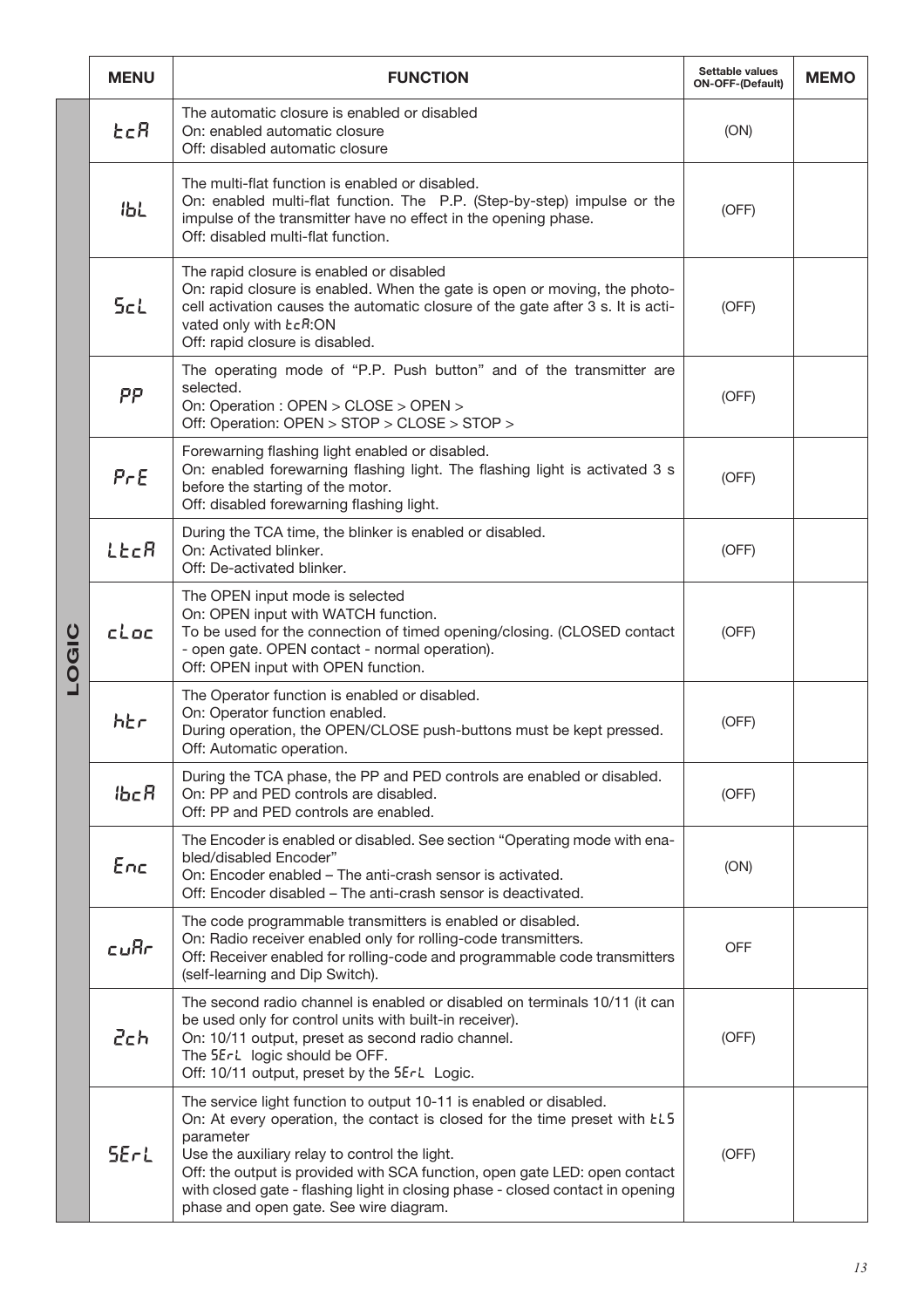|   | <b>MENU</b> | <b>FUNCTION</b>                                                                                                                                                                                                                                                                                                                                                                                                                                                                                                                                                                                                                    | Settable values<br><b>ON-OFF-(Default)</b> | <b>MEMO</b> |
|---|-------------|------------------------------------------------------------------------------------------------------------------------------------------------------------------------------------------------------------------------------------------------------------------------------------------------------------------------------------------------------------------------------------------------------------------------------------------------------------------------------------------------------------------------------------------------------------------------------------------------------------------------------------|--------------------------------------------|-------------|
| 0 | E5E1        | The test of photocells to PHOT O input is enabled or disabled.<br>On: Test is enabled. If the test is negative, no operation is performed.<br>Off: Test is disabled.                                                                                                                                                                                                                                                                                                                                                                                                                                                               | (OFF)                                      |             |
|   | <b>ESE2</b> | The test of photocells to PHOT C input is enabled or disabled.<br>On: Test is enabled. If the test is negative, no operation is performed.<br>Off: Test is disabled.                                                                                                                                                                                                                                                                                                                                                                                                                                                               | (OFF)                                      |             |
|   | Phec        | The operating mode of the PHOT C input is selected.<br>On: PHOT C input is activated in both opening and closing phases.<br>In the opening phase: the contact opening causes the motor stop. When the<br>photocell is released, the motor restarts in the opening phase.<br>In closing phase: the contact opening causes the motor stop. When the<br>photocell is released, the motor inverts the movement direction (open).<br>Off: The PHOT C input is activated in the closing phase only.<br>In the closing phase: the contact opening causes the motor stop and the<br>immediate reversion of the operation direction (open). | (OFF)                                      |             |

|          | <b>MENU</b> | <b>FUNCTION</b>                                                                                                                                                                                                                                                                                                           |  |
|----------|-------------|---------------------------------------------------------------------------------------------------------------------------------------------------------------------------------------------------------------------------------------------------------------------------------------------------------------------------|--|
| $\Omega$ | PP          | By selecting this function, the receiver awaits (PU5h) for a transmitter code to be assigned to the step-by-step<br>function.<br>Press the transmitter key to be assigned to this function.<br>If the code is valid, it is stored in memory and OK appears.<br>If the code is not valid, the wording Err is displayed.    |  |
|          | 2ch         | By selecting this function, the receiver awaits $(PU5h)$ for a transmitter code to be assigned to the second radio<br>channel.<br>Press the transmitter key to be assigned to this function.<br>If the code is valid, it is stored in memory and OK appears.<br>If the code is not valid, the wording $Err$ is displayed. |  |
|          | cL          | By selecting this function, the receiver awaits $(PU5h)$ for a transmitter code to be erased from memory.<br>If the code is valid, it is erase and OK appears.<br>If the code is not valid or is not in memory, the wording $E \rightharpoonup$ is displayed.                                                             |  |
|          | $rE$ r      | Completely erase the receiver memory. Confirmation of operation is required.                                                                                                                                                                                                                                              |  |

| <b>MENU</b> | <b>FUNCTION</b>                                                                                                                                                                                                                                                                                                                      |
|-------------|--------------------------------------------------------------------------------------------------------------------------------------------------------------------------------------------------------------------------------------------------------------------------------------------------------------------------------------|
| nfifin      | Displays the number of complete cycles (open+close) carried out by the automation.<br>When the <pg> button is pressed for the first time, it displays the first 4 figures, the second time it shows the<br/>last 4. Example <pg> <math>00 \text{ } k</math> &gt;&gt;&gt; <pg> <math>3456</math>: made 123.456 cycles.</pg></pg></pg> |
| FE5         | RESET of the control unit. ATTENTION!: Returns the control unit to the default values.<br>Pressing the <pg> button for the first time causes blinking of the letters RES, pressing the <pg> button again<br/>resets the control unit.<br/>Note: The transmitter codes are not erased from the receiver.</pg></pg>                    |

#### Operating mode with enabled/disabled Encoder

#### ENC LOGICS =ON: anti-crash sensor activated.

If an obstacle is detected, the control unit will control the movement stop and a movement reversion of about 3s.

Adjust sensitiveness through parameters SEAV and SEAR, in compliance with regulations in force.

An accurate adjustment of the motor brake (IBRA parameter) can help to comply with safety regulations in force.

#### **Braking**

With TSM parameter higher than 0 (activated braking), the control unit carries out braking by using the Encoder as position sensor. The first operation is carried out at regular speed, without braking, so as to allow the control unit to learn the stroke length.

Once the stroke has been recorded, the control unit will be able to automatically manage braking phases in both opening and closing phases. The braking space can be increased or decreased through TSM parameter.

This learning phase is carried out also in case of power failure or when braking is activated (TSM parameter is modified from 0 to a value higher than 0)

# ENC LOGICS =OFF: anti-crash sensor deactivated.

# Braking

With TSM parameter higher than 0 (activated braking), the control unit carries out braking by calculating the operating time. If the first operation starts from a limit switch position, the control unit carries out a complete operation at optimal speed. Braking in opening and closing phases will start with the following operation. If the operation starts from an intermediate position, the control unit reaches the limit switch position at normal speed. An operation will be carried out at regular speed until the previous intermediate position is reached, and then the system will continue its stroke at reduced speed until the limit switch is reached. The control unit will carry out braking in both opening and closing phases only after this procedure. Braking space can be increased or decreased through TSM parameter.